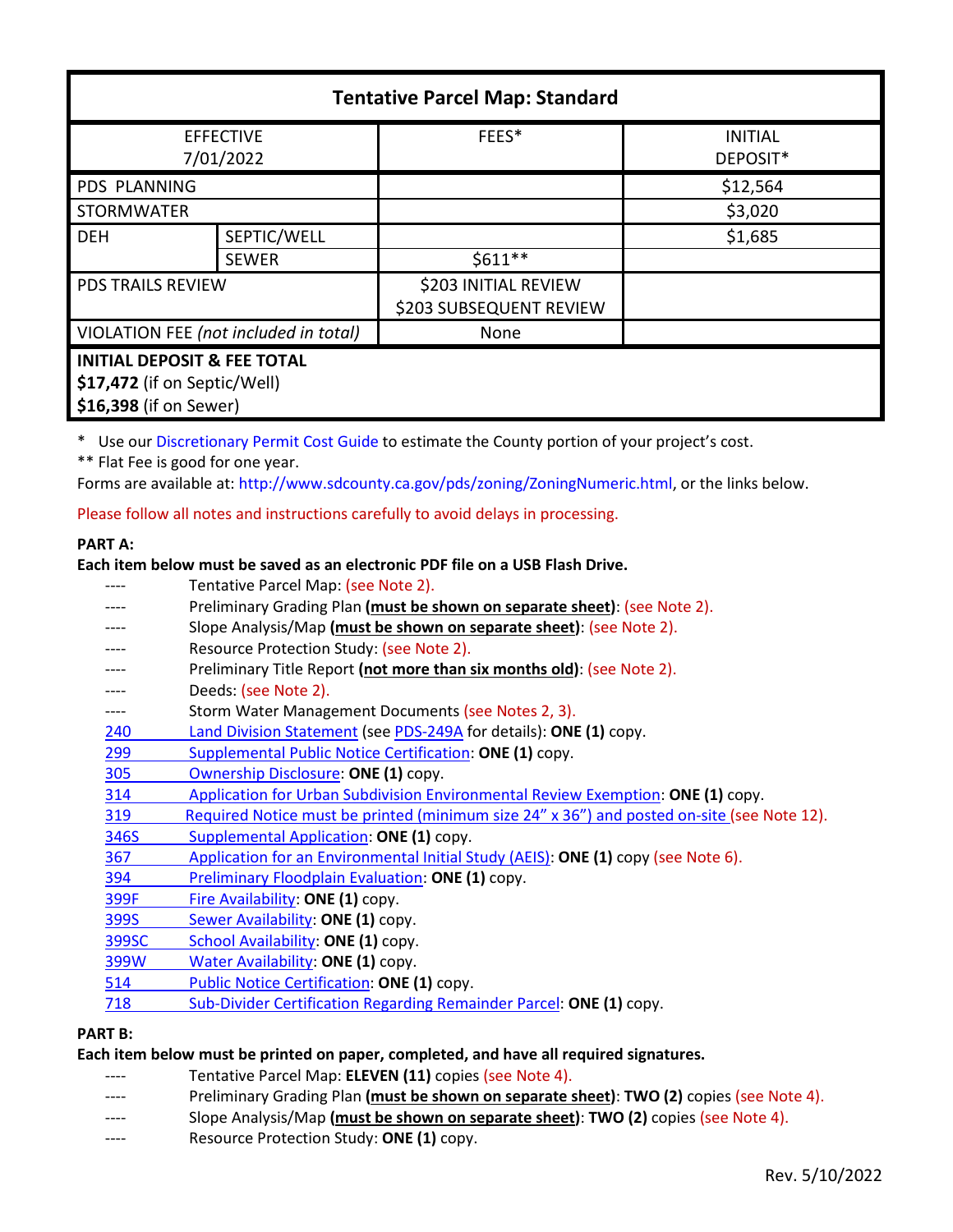- Preliminary Title Report (not more than six months old): **TWO (2)** copies.
- ---- Public Notice Package (se[e PDS-516 a](http://www.sdcounty.ca.gov/pds/zoning/formfields/PDS-PLN-516.pdf)nd Note 13 for specific requirements)**: ONE (1)** copy.
- [126 Acknowledgement of Filing Fees and Deposits:](http://www.sdcounty.ca.gov/pds/zoning/formfields/PDS-PLN-126.pdf) **ONE (1)** copy (see Note 1).
- [320 Evidence of](http://www.sdcounty.ca.gov/pds/zoning/formfields/PDS-PLN-320.pdf) Legal Parcel (and any Deeds): **ONE (1)** copy.
- 346 [Discretionary Permit Application:](http://www.sdcounty.ca.gov/pds/zoning/formfields/PDS-PLN-346.pdf) **ONE (1)** copy (see Note 1).
- 524 [Notice To Property Owners:](http://www.sdcounty.ca.gov/pds/zoning/formfields/PDS-PLN-524.pdf) **ONE (1)** copy.

### **Storm Water Management Documents:**

- **Step 1:** [Storm Water Intake Form for All Permit Applications:](http://www.sandiegocounty.gov/content/dam/sdc/pds/zoning/formfields/SWQMP-Intake-Form.pdf) **TWO (2)** copies (see Notes 2, 3).
- **Step 2: As determined by the Intake Form above, complete the required SWQMP below.** [Standard Project SWQMP:](http://www.sandiegocounty.gov/content/dam/sdc/pds/zoning/formfields/SWQMP-Standard.pdf) **TWO (2)** copies (see Notes 2, 3). **Or** [Priority Development \(PDP\) SWQMP:](https://www.sandiegocounty.gov/content/sdc/dpw/watersheds/DevelopmentandConstruction/BMP_Design_Manual.html) **TWO (2)** copies (see Notes 2, 3).

### **PART C:**

### **All items below are for your information. Please do not bring in these items.**

- [209Defense and Indemnification Agreement FAQs](http://www.sdcounty.ca.gov/pds/zoning/formfields/PDS-PLN-209.pdf)
- [247 Fish and Wildlife](http://www.sdcounty.ca.gov/pds/zoning/formfields/PDS-PLN-247.pdf) Fees
- [249A Tentative Parcel Map Applicant's Guide](http://www.sdcounty.ca.gov/pds/zoning/formfields/PDS-PLN-249A.pdf)
- [298 Supplemental Public Notice Procedure](http://www.sdcounty.ca.gov/pds/zoning/formfields/PDS-PLN-298.pdf)
- [515 Public Notice Procedure](http://www.sdcounty.ca.gov/pds/zoning/formfields/PDS-PLN-515.pdf)
- [516 Public Notice Applicant's Guide](http://www.sdcounty.ca.gov/pds/zoning/formfields/PDS-PLN-516.pdf)
- [906 Signature Requirements](http://www.sdcounty.ca.gov/pds/zoning/formfields/PDS-PLN-906.pdf)

[Policy G-3: Determination of Legal Parcel](http://www.sdcounty.ca.gov/pds/zoning/formfields/POLICY-G-3.pdf) [Policy I-49: Distribution of Notification](http://www.sdcounty.ca.gov/cob/docs/policy/I-49.pdf) of Land Use Hearings

- [Policy I-73: Hillside Development Policy](http://www.sdcounty.ca.gov/cob/docs/policy/I-73.pdf)
- [Policy S-1: Slopes/](http://www.sdcounty.ca.gov/pds/zoning/formfields/POLICY-S-1.pdf) Density Analysis

#### **NOTES:**

### 1. **IMPORTANT:**

A Registered Property Owner **MUST SUBMIT** a **Signed Letter of Authorization** for an Agent if; An Authorized Agent signs the PDS-346 form and is not the registered owner of the parcel.

- Or, the parcel is owned by two or more registered owners.
- Or, not all of the registered owners are signing the PDS-346 form.
- Or, the Authorized Agent is not the Financially Responsible Party.

Or, the parcel is owned by a Corporation.

#### **ADDITIONALLY:**

Financially Responsible Party **MUST SIGN** form PDS-126. Financially Responsible Party **INFORMATION MUST MATCH EXACTLY** on form PDS-126 Authorized Agent **may sign** form PDS-346 **ONLY IF ATTACHED** to a **Signed Letter of Authorization.** 

- 2. Save each complete Study, Report, Plot Plan, Map, etc., as an electronic PDF file onto ONE (1) USB Flash Drive. Provide only ONE (1) USB Flash Drive. Submit only the requested files. Files CANNOT have any security restrictions or passwords. Please name each PDF file on the USB Flash Drive based on the "Title or Type" of document being submitted (examples: Plot Plan, Resource Protection Study, Grading Plan). Please note: the USB Flash Drive will not be returned.
- 3. The Storm Water Intake Form determines whether a project requires a Standard SWQMP or Priority Development Project (PDP) SWQMP. These forms and documents must be submitted on paper and as PDF files on the USB Flash Drive and have all required signatures.
- 4. Maps are to be stapled together in sets and folded to 8½" x 11" (size of map: 1 or 2 sheets 18" x 26") with the lower right-hand corner exposed.
- 5. If the parcel was part of a previous subdivision DO NOT take in under "previous environmental document (PDS-366)". It is a new project under CEQA and must do the AEIS (PDS-367) and get a new EIR number.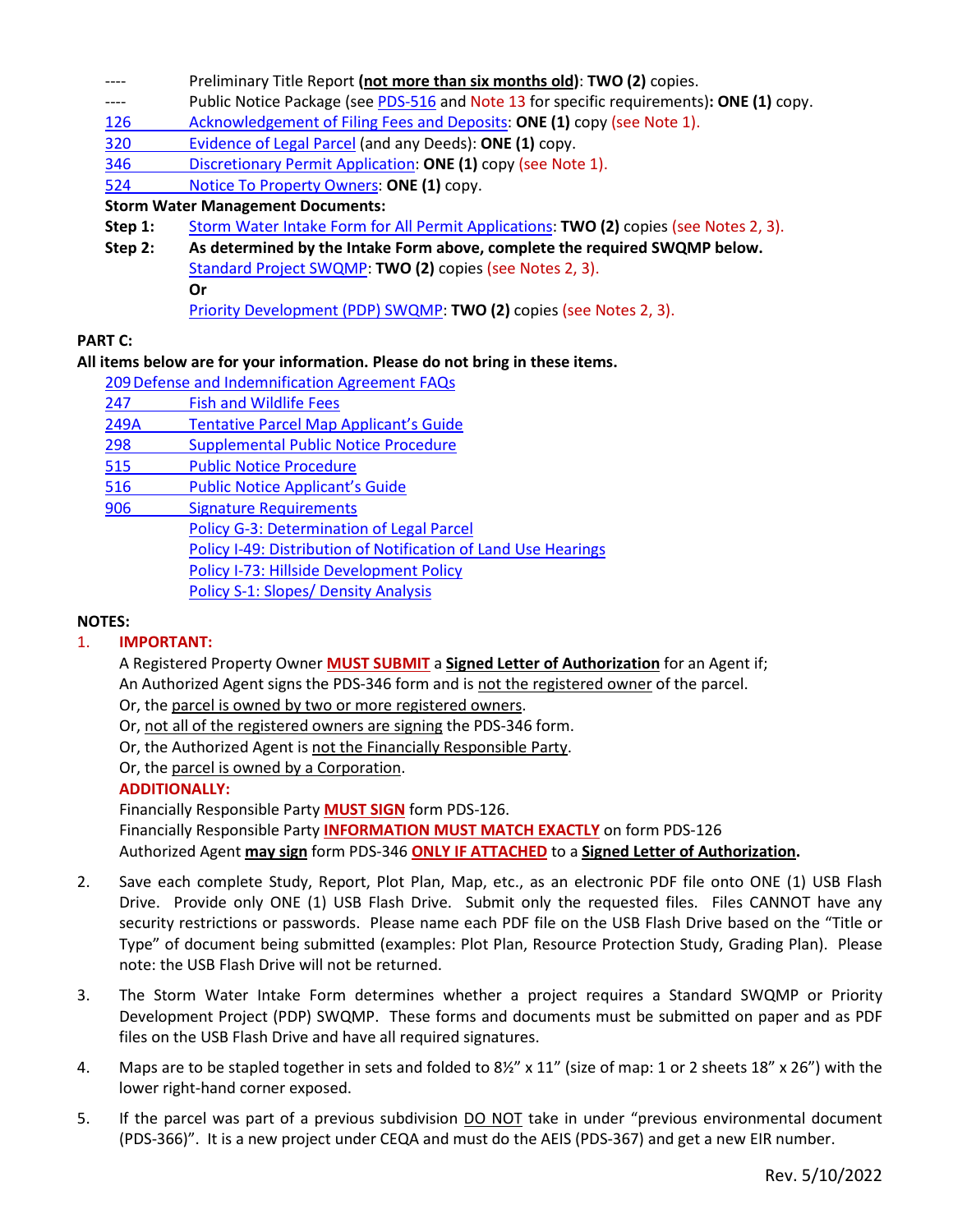- 6. Please carefully review the [Tentative Parcel Map Applicant's Guide \(PDS-249A\).](http://www.sdcounty.ca.gov/pds/zoning/formfields/PDS-PLN-249A.pdf) The section on page two, titled "Environmental Documents", provides specific information on meeting the requirements for the submittal of your application. See also Note 5 above.
- 7. If the parcel is on septic sanitation and/or well potable water system then Health Department (DEH) Certification is required.
- 8. Project goes to local Community Planning Group and/or Design Review Board for recommendation.
- 9. Refer to the County of San Diego Residential Subdivision Design Guidelines for additional guidance on residential subdivision design.
- 10. If project is a violation, plans must have Code Compliance Officer's stamp before accepting the application.
- 11. Your application package must be complete when you bring it in for submittal. The submittal process begins at the main "Check-In" counter on the first floor.
- 12. The applicant is responsible for the initial posting of the notice(s) and assuring that the notice(s) stays posted until the eleventh day after final action is taken on the permit application, at which time the applicant shall remove the notice(s). The Notice shall be posted within ten (10) days of payment of the application fees. Applicants shall use PDS-319 (Public Notice) which can be found at <https://www.sandiegocounty.gov/content/dam/sdc/pds/zoning/formfields/PDS-PLN-319.pdf> or can be requested at the time of application submittal. Please see PDS-298 and PDS-515 for complete posting requirements. **The applicant must email the Planner photo(s) showing that the required Notice has been posted.**

Failure to post or comply with the posting guidelines may delay processing of your project or delay the public hearing.

**On-Site Posting of PDS-319 is required for** Major Use Permits, Major Use Permit Modifications, Minor Use Permits, Minor Use Permit Modifications, Specific Plans, Specific Plan Amendments, Tentative Maps, Tentative Parcel Maps, and Zone Reclassifications.

13. Notice of the application shall be given to all property owners within 500' (feet) from the applicant's property and a minimum of 20 different owners. For example, if 20 different property owners cannot be found within a 500' radius, the notice area shall be expanded until 20 property owners are available for notification. See table below for more details.

| 500' Min. Distribution Distance of<br><b>Public Notices; Min. of 20 Property</b>                                                                                                                                                                                     | 1000' Min. Distribution Distance of<br><b>Public Notices; Min. of 50 Property</b>                                                                                                                                 | 1500' Min. Distribution Distance of<br><b>Public Notices; Min. of 100 Property</b>                                                                                                     |
|----------------------------------------------------------------------------------------------------------------------------------------------------------------------------------------------------------------------------------------------------------------------|-------------------------------------------------------------------------------------------------------------------------------------------------------------------------------------------------------------------|----------------------------------------------------------------------------------------------------------------------------------------------------------------------------------------|
| <b>Owners</b>                                                                                                                                                                                                                                                        | <b>Owners</b>                                                                                                                                                                                                     | <b>Owners</b>                                                                                                                                                                          |
| • Administrative Permits<br>• Habitat Loss Permits<br>• Minor Use Permits<br>• Open Space Encroachment<br>• Reclamation Plan<br>• Site Plan (<10,000 sq ft.)<br>• Tentative Parcel Map<br>$\bullet$ Variance<br>• Wireless Facilities<br>• Appeals of above projects | • Agricultural Preserve Establishment/<br>Disestablishment<br>• Alcoholic Beverage License<br>• Open Space Vacation<br>• Tentative Map (<50 lots)<br>• Site Plan $(>10,000$ sq ft)<br>• Appeals of above projects | • General Plan Amendment<br>• Rezone<br>• Specific Plan Amendment<br>• Major Use Permit<br>• Tentative Map (>50 lots)<br>• Site Plan ( $>25,000$ sq ft)<br>• Appeals of above projects |

#### **14. Office Location and Hours:**

5510 Overland Avenue, Suite 110 (First Floor), San Diego, CA 92123. Monday - Friday: 8:00 a.m. to 11:45 a.m. and 12:30 p.m. to 4:00 p.m. (Except County Holidays).